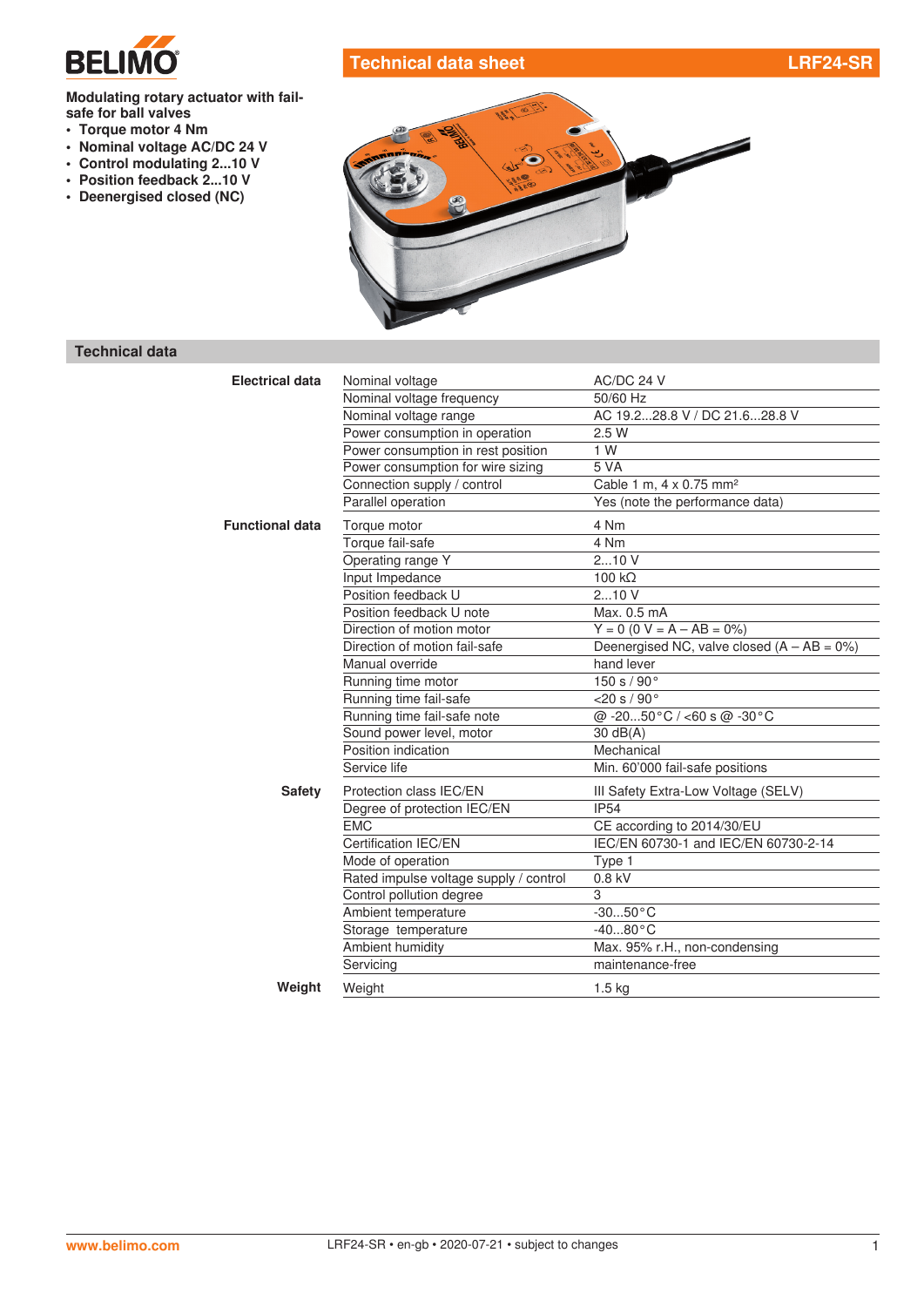

| <b>Safety notes</b>                |                                                                                                                                                                                                                                                                                                 |
|------------------------------------|-------------------------------------------------------------------------------------------------------------------------------------------------------------------------------------------------------------------------------------------------------------------------------------------------|
|                                    | This device has been designed for use in stationary heating, ventilation and air-<br>conditioning systems and must not be used outside the specified field of application,<br>especially in aircraft or in any other airborne means of transport.                                               |
|                                    | • Outdoor application: only possible in case that no (sea) water, snow, ice, insolation<br>or aggressive gases interfere directly with the actuator and that is ensured that the<br>ambient conditions remain at any time within the thresholds according to the data<br>sheet.                 |
|                                    | • Only authorised specialists may carry out installation. All applicable legal or<br>institutional installation regulations must be complied during installation.                                                                                                                               |
|                                    | • The device may only be opened at the manufacturer's site. It does not contain any<br>parts that can be replaced or repaired by the user.                                                                                                                                                      |
|                                    | • Cables must not be removed from the device.                                                                                                                                                                                                                                                   |
|                                    | • The device contains electrical and electronic components and must not be disposed<br>of as household refuse. All locally valid regulations and requirements must be<br>observed.                                                                                                              |
| <b>Product features</b>            |                                                                                                                                                                                                                                                                                                 |
| <b>Mode of operation</b>           | The actuator is connected with a standard modulating signal 010 V. The actuator<br>moves the valve to the operating position at the same time as tensioning the return<br>spring. The valve is turned back to the fail-safe position by spring force when the<br>supply voltage is interrupted. |
| Simple direct mounting             | Simple direct mounting on the ball valve with only one screw. The mounting orientation<br>in relation to the ball valve can be selected in 90° steps.                                                                                                                                           |
| <b>Manual override</b>             | The valve can be manually operated and fixed in any position using a hand crank.<br>Unlocking is carried out manually or automatically by applying the operating voltage.                                                                                                                       |
| <b>High functional reliability</b> | The actuator is overload protected, requires no limit switches and automatically stops<br>when the end stop is reached.                                                                                                                                                                         |
|                                    |                                                                                                                                                                                                                                                                                                 |

## **Electrical installation**

#### **Wiring diagrams**

AC/DC 24 V, modulating





| Cable colours: |  |  |  |
|----------------|--|--|--|
| $1 =$ black    |  |  |  |

2 = red 3 = white

 $5 =$  white